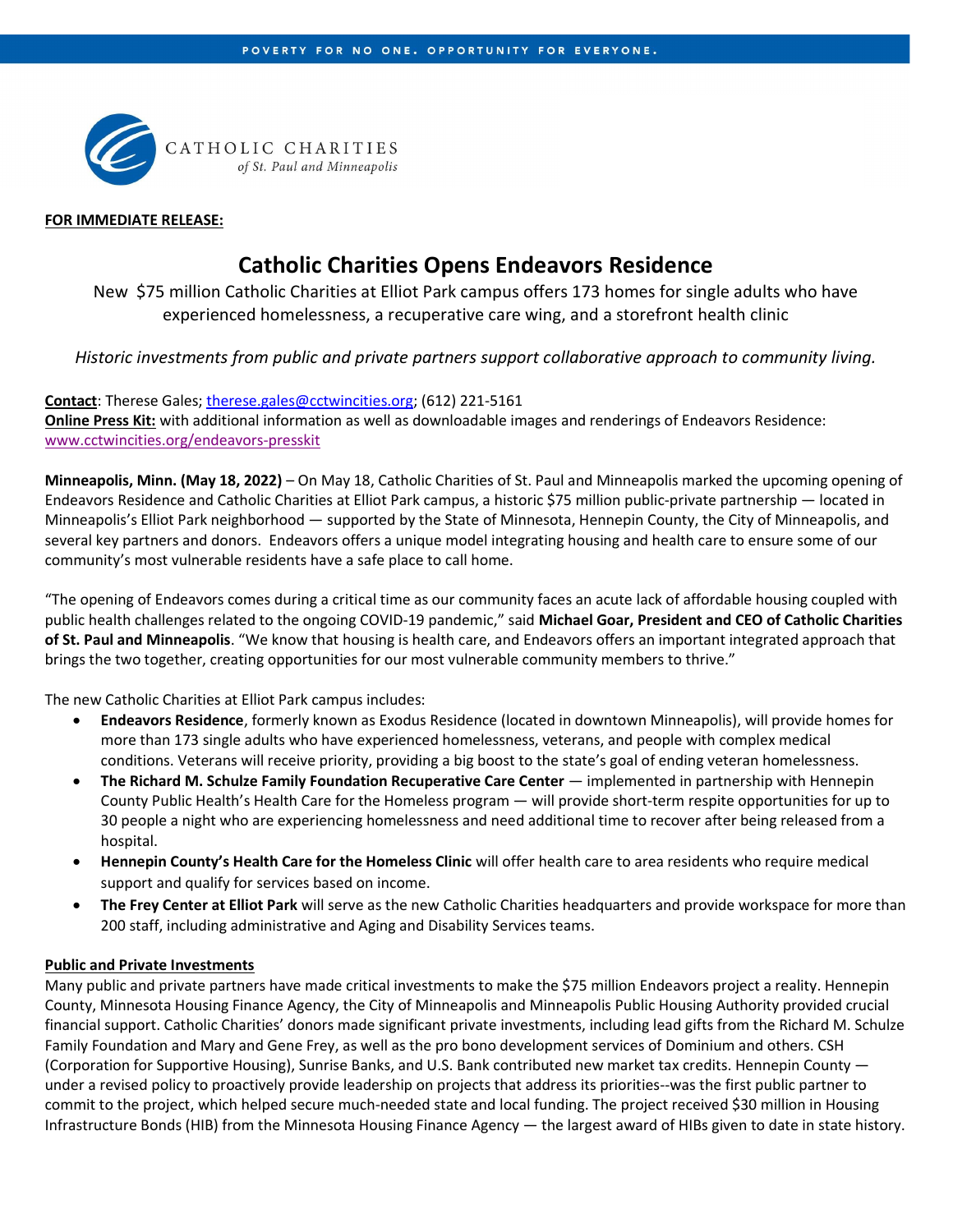# POVERTY FOR NO ONE. OPPORTUNITY FOR EVERYONE.

These significant investments allowed Catholic Charities to purchase the former Augustana Health Care Center in December 2019 and conduct extensive renovation work to create the new Catholic Charities at Elliot Park facility — fully utilizing and preserving a building in a prime location that will offer 173 private, deeply affordable apartments to the region. The adaptive reuse preserves the original social purpose of the building while offering more resources and support to low-income adults in downtown Minneapolis.

"This partnership with Catholic Charities is a peak example of Hennepin County's commitment to growing deeply affordable housing which offers our residents dignity, support, and long-term stability, said Marion Greene, Chair of the Hennepin County Board of Commissioners. "We know that safe, stable housing is closely intertwined with health and wellbeing, and we are proud to serve as an implementing partner in this arena too. Besides the significant capital support, our Hennepin County Health Care for the Homeless teams will be on-site every day, working with Catholic Charities staff to serve our neighbors and strengthen our community."

"Endeavors is the outcome of partnership, investment, and commitment — demonstrating that significant investments in Housing Infrastructure Bonds can have a big impact in improving the lives of Minnesotans," said Jennifer Ho, Commissioner at Minnesota Housing. "This project creates 173 homes and connection to health care to provide people the home and care they deserve. I hope the momentum of this project will fuel the important work ahead to ensure every Minnesotan has a place to call home."

# The Endeavors Residence Program Model

The Endeavors program will offer a unique integrated model of care that promotes housing stability, health, and wellbeing. A total of 173 units of housing in **Endeavors Residence** will provide a safe place to call home to single adults (ages 18 and up) from diverse backgrounds who have experienced homelessness and utilize supportive services. Many residents will be veterans, elderly, and/or have complex medical needs. Current residents of Exodus Residence worked with staff to choose the new name "Endeavors," which conveys the resilience and possibilities found through each individual's journey. Staff will provide care 24/7, using trauma-informed best practices. The Richard M. Schulze Family Foundation Recuperative Care Center will provide shortterm respite opportunities for 30 people experiencing homelessness who need additional time to recover after being released from a hospital. It will also offer 24/7 care, and staff will coordinate closely with local health care providers including neighboring Hennepin County Medical Center. Hennepin County's Health Care for the Homeless Clinic will be embedded in the community, serving as a public neighborhood storefront clinic for area residents who require medical support and qualify for services based on income. Six medical examination rooms and space for psychiatric care for those seeking mental health support will be available onsite.

"Endeavors represents a model public-private partnership — smart, innovative thinking leveraged by collective strengths and fueled by doing what's right," said Jeff Huggett, Senior Vice President and Project Partner, Dominium. "So many partners made bold commitments to help our community members who are struggling the most. We're proud to be part of this historic effort that made the Endeavors project possible."

"Endeavors is an example of businesses and investors coming together around a thoughtful and innovative approach to building critical housing that will support those in need, focusing on the interconnection between housing and health care," said Jonathan Weinhagen, President & CEO, Minneapolis Regional Chamber. "This shows our community at its best, and we will be stronger because of it."

# Milestone Reached at a Critical Juncture

With the completion of the Elliot Park facility, Catholic Charities has realized a significant achievement in the organization's history: 1,000 deeply affordable housing units available to the community. In addition, Catholic Charities at Elliot Park serves as a purposeful reimagining for the organization. For the first time, headquarters staff — in addition to Aging and Disability Services staff — will be located together in one space alongside residents of one of our programs, creating true mission in action.

The completion of Endeavors is timely, as our region faces a homelessness and affordable housing crisis while simultaneously addressing public health challenges presented by the ongoing COVID-19 pandemic. National and regional studies have consistently shown that the lack of affordable housing is a leading cause of homelessness, and there is a critical lack of affordable housing in the metro region. The pandemic has made it a challenge to know the exact numbers of people experiencing homelessness because most agencies suspended homeless "counts" in 2021, and data for 2022 is not yet available. Recent information from local providers (via Minnesota's Homeless Management Information System) suggests that the number of